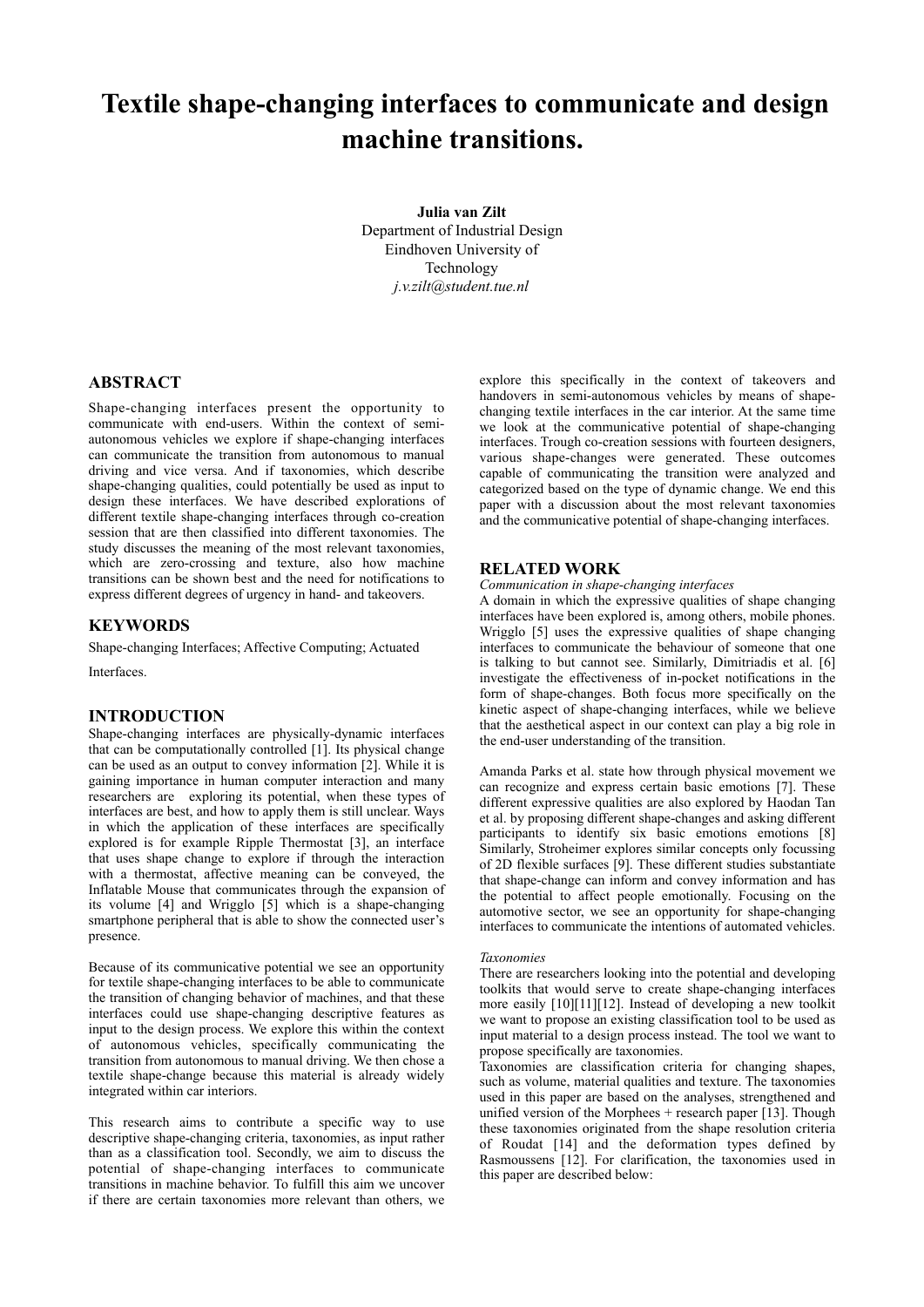**Area**, which is change in the surface of the object. **Curvature**. The curviness of the surface.

**Zero Crossing** is the change in the angles and direction of different points on a surface (for example waves).

**Closure**, the closeness of the shape taking the edges of the area as reference points.

**Amplitude**, which we can consider the change in distance between the actuated and the rest position. **Strength,** which is the force needed to move a point.

**Orientation**. A change caused by rotation or a change in direction

**Form**. a change in the shape but not in the volume.

**Volume**, a change in total volume but not in the overall form.

**Viscosity**, a change in the hardness of the shape.

**Texture**, a change in the visual or tactile properties of the material

**Spatiality**, a change in the perception of a shape through repositioning.

#### *Semi-autonomous vehicles*

The context in which we deploy this research is automobility. The transition towards autonomous vehicles presents the opportunity to design for new car behavior and contexts. We chose textiles as our material because it is already being widely integrated in car interiors and because its material qualities allows us to easily mould shape changes.

Autonomous cars are vehicles that are able to perform all their functions self sufficiently and independently, still having to rely on in one external or cooperative information [15]. We will be designing for automatic level four on the spectrum where level  $\overline{0}$  means having no driving automation and level 5 having full driving automation [15]. A level 4 could therefore be considered a semi-autonomous vehicle, meaning that the car we design for can drive on its own for the majority of time but may request assistance [16], this moment we call the transition moment. During the automated state, people in the car are believed to be engaged in other activities than focussing on the road, meaning that, compared to now, their situation awareness will change [17]. Increasing the importance of letting the user know a transition is happening. We believe that within this context shape-changing interfaces could aid in the transition of control. Therefore we will specifically design for semiautonomous vehicles.

There are different studies that are exploring possibilities to communicate this transition clearly, including using shape changing interfaces [16]. The paper Reinventing the Wheel shows us that mechanical movements serve as a better alerting tool than merely visual queues (LED light) [18]. Others compare different potential awareness tools such as different combinations of audio, tactile and visual warnings [19]. We see an opportunity for shape change to be further explored within the context of car interiors and the communication of transitions.

## **METHOD**

In this study we want to determine if certain taxonomies are more relevant than others when designing for a specific context. Secondly, we want to show that it is possible to use shape changing interfaces to communicate changing machine behavior. To achieve the latter (1) co-creation sessions with designers are used to create shape-changing interface outputs in the context of semi-autonomous vehicles and (2) these outputs are then classified into the different taxonomies to identify the most common ones. We aim to use this analysis to discuss whether shape changing interfaces could more commonly be used to communicate a change (transition) in machine behavior and that these can be designed for more efficiently and effectively by using taxonomies as input.

The setup of this study was inspired by the Temporal Form study [20], in which the participants were asked to generate different temporal forms with a passive interviewer present using audio and video material to document the sessions to then later be analyzed. Our approach is to generate shape changing outputs for machine behavior transitions through cocreation sessions with designers within the context of semi autonomous vehicle textile interiors. The shape-changes will be designed to take place in the mid console so that the interface can be experiences by both the driver and passenger. These sessions will be guided by a passive interviewer and will use the same documentation methods as the Temporal Form study does.

The second part of the setup of this paper is based on Morphees+ [13] which classifies shape-changing interfaces into the different taxonomies to then discuss the relevance and completeness of these taxonomies. In our case we will classify the different shape-changing interfaces created in the cocreations sessions. Following the previous, we analyze how many times and what taxonomies are used most frequently to discover if there are certain taxonomies that can illustrate this specific transition better.

## *The co-creation sessions*

Each session took between 20-40 minutes each, depending on the prototype, pace and interest shown by the participants. There had been a total of 7 sessions in which the participants participated in pairs of two. Within the first five minutes the participants were introduced to the meaning of shape-change and the context of semi autonomous vehicles. Then a 5 minute semi autonomous vehicle scenario was shown in the form of a simple low tech simulation of a driving route in which two transitions of autonomy took place. This simulation setup consisted of two chairs, a mid console placed in between them and a route map placed in front of them showing the transitions necessary during the journey from point A to point B. After being familiar with the scenario, the participants moved on to a prototype space where materials were laid out on the table. The prototype material consisted of more traditional car interior materials, such as (fake) leather, hard cotton and some more non traditional textiles such as shiny polyester and satin. Besides the previous, some rope, scissors and other basic materials were provided. The whole session was guided and assisted by a passive interviewer, who guided the designers to reflect upon their thoughts and creations. At the same time, the sessions were audio and video recorded and used as the final output material.

The audio was transcribed and the video material was analysed to verify if any essential information was not well reflected upon or present in the audio. From the transcribed audio, quotes that describe a form, material, tactility, volume change and vehicle behaviour were then separated. These quotes were then classified into the list of the different taxonomies.

#### *The participants*

In total fourteen participants, 6 male and 8 female (age 21 - 25) were recruited from the department of Industrial Design from Eindhoven University of Technology. The reason why the participants were chosen to have knowledge about design, was because they would be more familiar with reflecting upon their design decisions and creations. Another reason for choosing designers as participants is the reason that they are more capable of exploring alternative futures [21]. These participants were required to be in possession of a valid driver's license. Even though they would not be driving in real life it was considered relevant for the designers to have both experienced what it was like to be a passenger as well as a driver.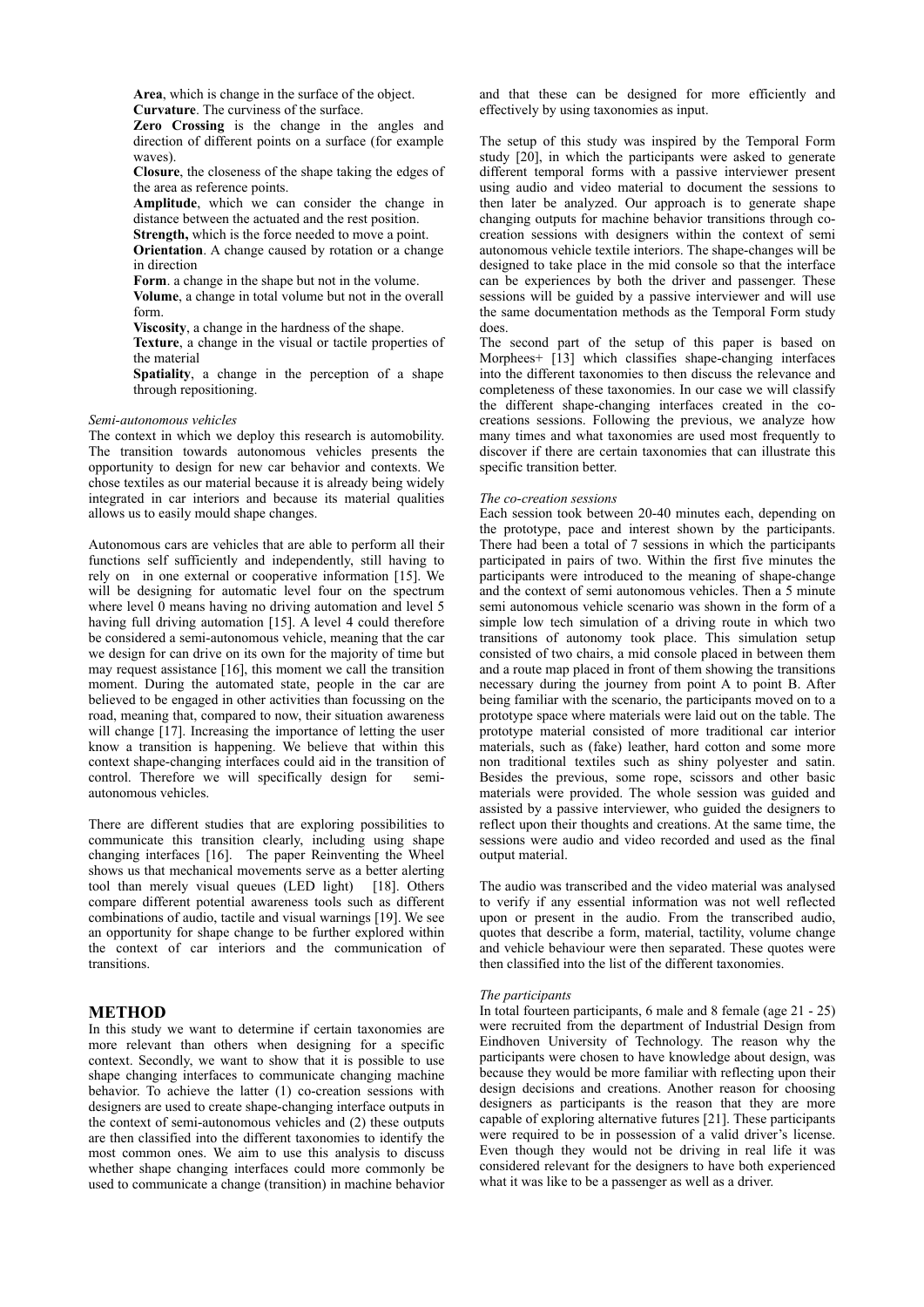# **RESULTS**

To understand what shape-changing interfaces are most relevant when designing for the transition from autonomous to self driving mode we analyzed the outputs of the co-creation sessions into the different taxonomies. There were three main outputs: video material, audio material and the physical prototypes. These low-fi prototypes, all made out of the traditional materials, were taken apart after each session since they did not present a strong enough structure to be used outside of the context of the sessions. The audio material was transcribed and compared to the video material to identify any missing details or important aspects that wasn't mentioned verbally.

The transcribed audio was coded by one of the researchers with the purpose to code and then identify the different taxonomies. A separate classification was added to identify specifics about the communication of the vehicle with the user, to get a clearer picture about the communicative capabilities of the shapechanging interface.

The coded audio was used to count the frequency of each taxonomy as can be seen in figure 1. There were several taxonomies that were not explicitly shown or mentioned by the participants: closure, amplitude, strength and form. While others were almost always mentioned: texture and zero crossing**.** 

In the transcribed audio we were able to detect certain specific vehicle behaviours that the designers wished to communicate. When analysing the transcribed audio we looked for terms related to emotions for example (Session 2, Participant 4) "Imagine that the car is driving itself, then it should also convey a certain feeling to the user like confidence". And vehicle intentions for example (Session 5, participant 8) "Just that the thing (the vehicle) lets us know that we have nothing to say anymore". A total of 17 quotes were gathered related to vehicle behaviour mostly expressing the need for notifications with varying degrees of urgency.



**Figure 1. Table of the taxonomy classification.** 

## **DISCUSSION**

The aim of this research is to identify if certain taxonomies are more present than others in a specific context, to then potentially be used when designing new shape-changing interfaces.

## *The taxonomies*

The results suggest that in the context of semi-autonomous cars, zero crossing and texture are most relevant taxonomies.

Zero crossing (session 7, participant 14 ) "maybe you get to see some kind of shifting pattern so that we could all get notified" "I was actually thinking about like a wave".

Texture (session 2, participant 3) "It would be cool if it first would be leather and then some sort of interior textile".

We believe some taxonomies were not used at all because they are less appealing for this specific scenario. However there might bcce a difference between the taxonomies that weren't mentioned by the participants, why this has not been able to show might be because of the limited number of participants.

In the sessions we started to see a relationship between the taxonomies texture and zero-crossing and the desired humanlike behaviour of the vehicle. They intuitively used these taxonomies more than others which show that there may be a natural inclination towards these within this context. Based on their interpretations, the participants associated these organized-wave like shapes with human-like behaviour, and texture qualities of materials with human-like intentions. According to the participants this association could enforce the user experience in the semi autonomous vehicle because it shows that the vehicle is confident which then offers a sense of security. This potential of expressing human-like emotions has also been explored and shown in the mentioned before [8] and [7]. We see the possibility of communicating the transition through shape-change, but most interestingly, we see the potential of specific taxonomy qualities being related to specific vehicle actions.

## *Transitions*

Secondly did we want to identify whether it would be possible to communicate the moment between two automated behaviours of a machine. A clear way of communicating a binary transition in machine behaviour resulted to be that state 2 presented the opposite taxonomy qualities of state 1. For example in session 6 the participants suggested a wrinkled surface as the transition from autonomous to non-autonomous and flat and smooth surface for the reversed transition. As mentioned by Alexander et al.[2], there is still a lack of what types of changes should occur in what specific circumstances.  $B$ ased on the previous, we would like to propose this finding as a design guideline aiming for consensus through the shapechange field and to avoid end-user confusion; this guideline could be applied in many different contexts.

#### *Notifications*

A recurring topic when talking about the communication between vehicle and user was the desirability of knowing how far along the transition was. Since people had to fully rely on the vehicle when in automated mode they felt the need for the car to indicate the urgency or how fast the takeover was going to take place. The way in which this was explored during the sessions was the use of gradual changes in the velocity of shape-change of the surface. (Session 2, participant 3) "When the scales (independent pieces of fabric and leather) are not totally turned all the way you can see that the transition is not done yet". Participants also referred these moments as notifying and were explored in the form of variations in the kinetic movements of the shapes. As Haodan Tan et al. discusses in Happy moves Sad groves [8], the kinetic properties of shape changes have an impact on people's emotional association. Another way this urgency has been explored is through an increasing and decreasing change in volume of the shapes in the transition. This shows us that the perceived amplitude of the shape could contribute to the overall awareness of the timing of the transition. The importance of urgency in the handover by the semi autonomous vehicle has also been concluded by van der Heiden et al. [22] in their study to identify how auditory prealerts can influence the success of the handover. We have both been able to identify this need, additionally we also offer different methods that can convey this urgency.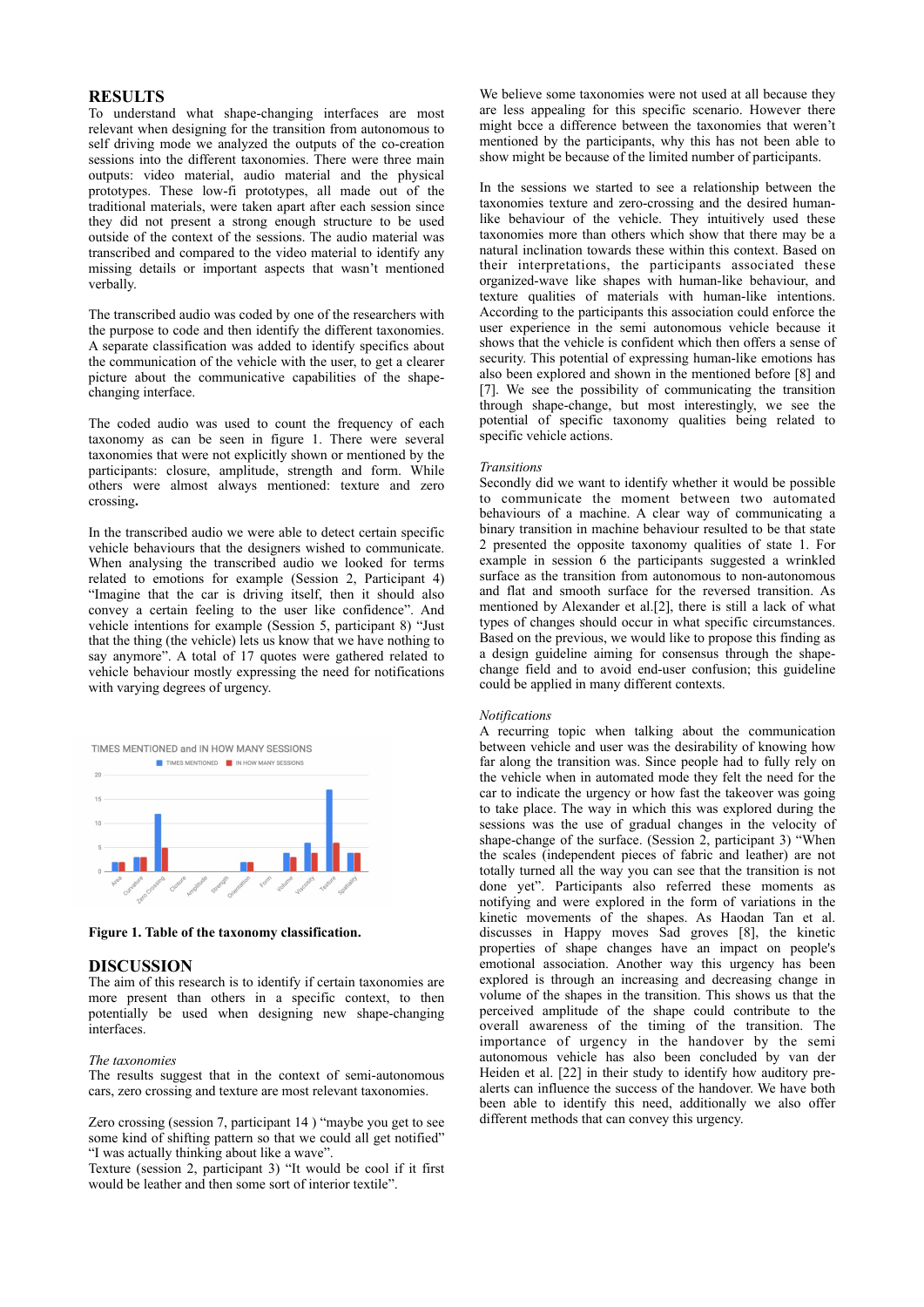# **LIMITATIONS AND FUTURE WORK**

This paper was a first attempt to understand the relevant aspects of a shape-changing interface when wanting to illustrate the transition of manual to autonomous diving and vice versa. The analysis of this paper suffers from the limitation of merely taking into account one way of shapechange classification, which could potentially influence the perception of the relevant aspects of shape-change in this specific context.

Another limitation in the analysis is the fact that the outcomes of the co-creation sessions have been classified by a single individual allowing a bigger margin for error. We consider it of value that these outcomes would be classified by multiple other experts to increase the studies reliability.

Even though the first fourteen participants were designers and were able to implement design thinking they did not have a specific expertise related to the research topic. This could have an influence on the quality and reliability of the discussion outputs of the co-sessions. On the other hand this could also be beneficial proving potential new insights inspired by other fields of design.

In future work, investigating the dynamic qualities of shapechanging interfaces for these specific taxonomies might prove relevant. Other important studies might include a deeper study into the specific material qualities and its influences on the perception of the shape-changing interface. Lastly, we propose a study that investigates the potential of complementary sensory elements such as light and sound to enhance the overall transition experience.

## **CONCLUSION**

In this paper, we presented a study that explore the potential of taxonomies as descriptive input to design shape-changing interfaces and the communicative capability of these interfaces to illustrate automated transitions, in this case hand- and takeovers for semi-autonomous vehicles. Based on our findings, we see an opportunity for taxonomies, zero crossing and texture, to be used as input to design certain machine behaviours (transitions) and shape-changing interfaces, more generically, to be specifically used to communicate the urgency and how far along the transition is.

## **ACKNOWLEDGMENTS**

The work was supported by discussions and constructive feedback of Miguel Bruns Alonso

# **REFERENCES**

[1] Majken K. Rasmussen, Esben W. Pedersen, Marianne G. Petersen, and Kasper Hornbæk. 2012. Shape-changing Interfaces: A Review of the Design Space and Open Research Questions. In Proceedings of the SIGCHI Conference on Human Factors in Computing Systems (CHI '12). ACM, New York, NY, USA, 735–744. DOI: http://dx.doi.org/ 10.1145/2207676.2207781

[2] Alexander, J., Roudaut, A., Steimle, J., Hornbæk, K., Alonso, M. B., Follmer, S., & Merritt, T. (2018). Grand Challenges in Shape-Changing Interface Research. Proceedings of the 2018 CHI Conference on Human Factors in Computing Systems - CHI 18. doi:10.1145/3173574.3173873

[3] van Oosterhout, A., Alonso, M. B., & Jumisko-Pyykkö, S. (2018). Ripple thermostat: Affecting the emotional experience through interactive force feedback and shape change. In CHI 2018 - Extended Abstracts of the 2018 CHI Conference on Human Factors in Computing Systems: Engage with CHI (Vol. 2018-April). [655] Association for Computing Machinery, Inc. DOI: 10.1145/3173574.3174229

[4] Kim, S., Kim, H., Lee, B., Nam, T and Lee, W. 2008. Inflatable mouse: Volume-adjustable Mouse with Air- pressuresensitive Input and Haptic Feedback. Proceeding of the twentysixth annual CHI conference on Human factors in computing systems. CHI'08, 211–214.

[5] Park, J., Park, Y., & Nam, T. (2014). Wrigglo. Proceedings of the Extended Abstracts of the 32nd Annual ACM Conference on Human Factors in Computing Systems - CHI EA 14. doi:10.1145/2559206.2574783

[6] Dimitriadis, P., & Alexander, J. (2014, April). Evaluating the effectiveness of physical shape-change for in-pocket mobile device notifications. In Proceedings of the SIGCHI Conference on Human Factors in Computing Systems (pp. 2589-2592). ACM.

[7] Amanda Parkes, Ivan Poupyrev, and Hiroshi Ishii. 2008. Designing kinetic interactions for organic user interfaces. Communications of the ACM, 51(6), 58-65. DOI: https:// doi.org/10.1145/1349026.1349039

[8] Tan, H., Tiab, J., Šabanović, S., & Hornbæk, K. (2016). Happy Moves, Sad Grooves. Proceedings of the 2016 ACM Conference on Designing Interactive Systems - DIS 16. doi: 10.1145/2901790.2901845

[9] Paul Strohmeier, Juan Pablo Carrascal, Bernard Cheng, Margaret Meban, and Roel Vertegaal. 2016. An Evaluation of Shape Changes for Conveying Emotions. In Proceedings of the 2016 CHI Conference on Human Factors in Computing Systems (CHI '16). ACM, New York, NY, USA, 3781-3792. DOI: https://doi.org/10.1145/2858036.2858537

[10] Alexander, J., Roudaut, A., Steimle, J., Hornbæk, K., Bruns, M., Follmer, S., & Merritt, T. (2018). Grand challenges in shape-changing interface research. In 2018 CHI Conference on Human Factors in Computing Systems [299] Association for Computing Machinery, Inc. DOI: 10.1145/3173574.3173873

[11] Hardy, J., Weichel, C., Taher, F., Vidler, J., & Alexander, J. (2015, April). Shapeclip: towards rapid prototyping with shapechanging displays for designers. In Proceedings of the 33rd Annual ACM Conference on Human Factors in Computing Systems (pp. 19-28). ACM.

[12] Rasmussen M., Pedersen E.W., Grave Petersen M., Hornbæk K. 2012. Shape-changing interfaces: a review of the design space and open research questions. In Proceedings of the SIGCHI Conference on Human Factors in Computing Systems (CHI '12). ACM, New York, NY, USA, 735-744. DOI: http://dx.doi.org/10.1145/2207676.2207781

[13] Kim, H., Coutrix, C., & Roudaut, A. (2018). Morphees. Proceedings of the 2018 CHI Conference on Human Factors in Computing Systems - CHI 18. doi:10.1145/3173574.3174193

[14] Roudaut A., Karnik A., Löchtefeld M., Subramanian S. 2013. Morphees: toward high "shape resolution" in selfactuated flexible mobile devices. In Proceedings of the SIGCHI Conference on Human Factors in Computing Systems (CHI '13). ACM, New York, NY, USA, 593- 602. DOI: https:// doi.org/10.1145/2470654.2470738

[15] SAEInternational.2014.J3016:Taxonomy and Definitions for Terms Related to On-Road Motor Vehicle Automated Driving Systems. Retrieved from http:// standards.sae.org/ j3016\_201401/